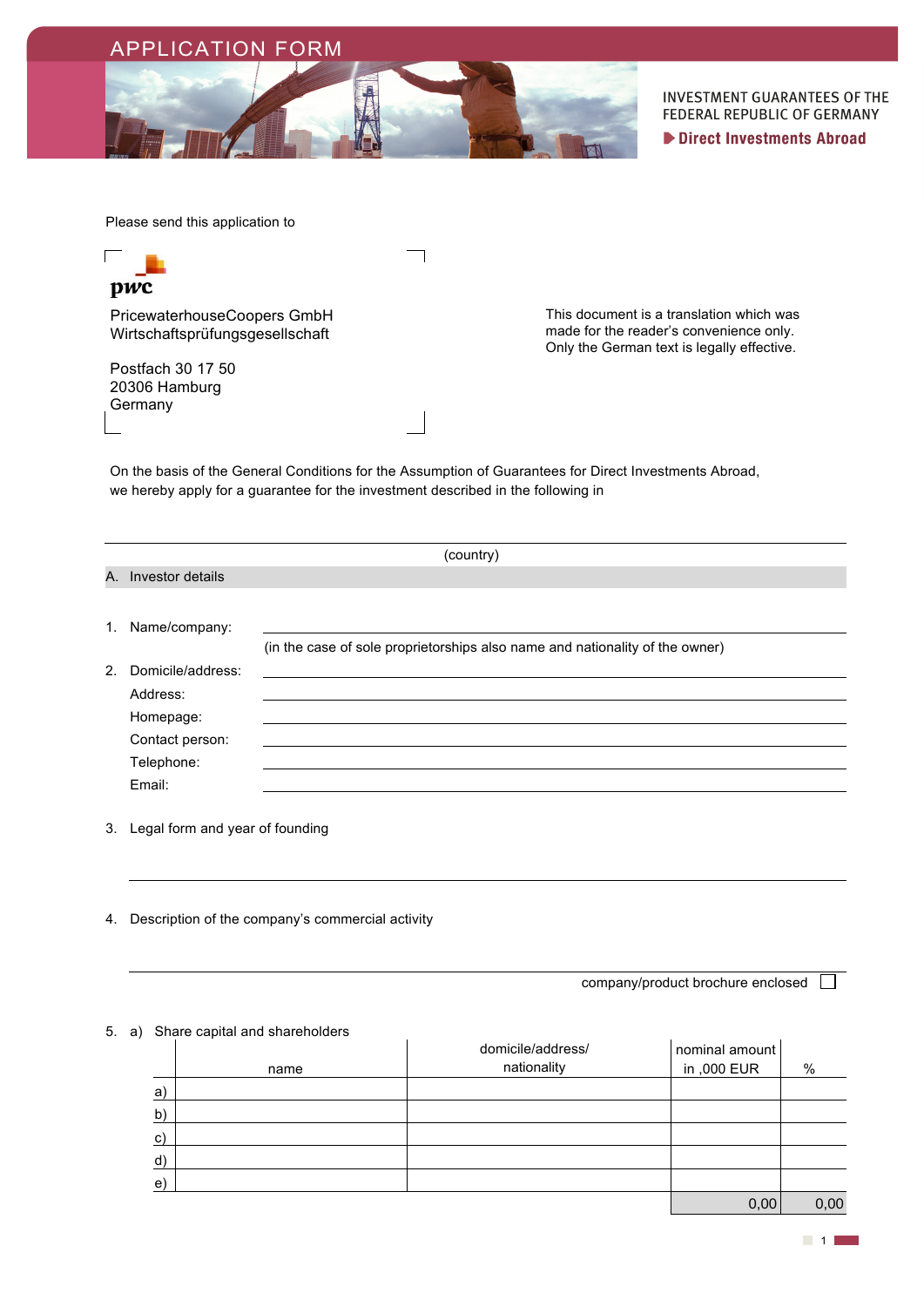- b) Details of group affiliation
- ်ခွာ
	- c) Further details if in total 25 % or more of company share capital is held directly or indirectly by foreign shareholders
- 6. Please attach the current annual financial statements (where appropriate also those of the group)
- B. Details of the project abroad
- 1. Object of the project
- $\Omega$

်<br>၁

Where applicable separate memorandum (e.g. feasibility study, internal project presentation enclosed)  $\Box$ 

- 2. Name/registered name and domicile of the project company
- 3. Legal form and year of founding of the project company
- 4. Shares of the shareholders in the project company **after** the investment <u>ริ</u> nominal amount domicile/address/ in ,000 nationality currency:  $\frac{1}{2}$  % name a) b)  $\mathbf{c}$ d) e)  $0,00$  0,00
- 5. Details of the motives for the investment (e.g. opening up a new market, expansion of existing business relations, expansion of capacity, leverage of locational advantages)

separate explanations enclosed  $\Box$ 

separate explanations enclosed  $\square$ 

 $\Box$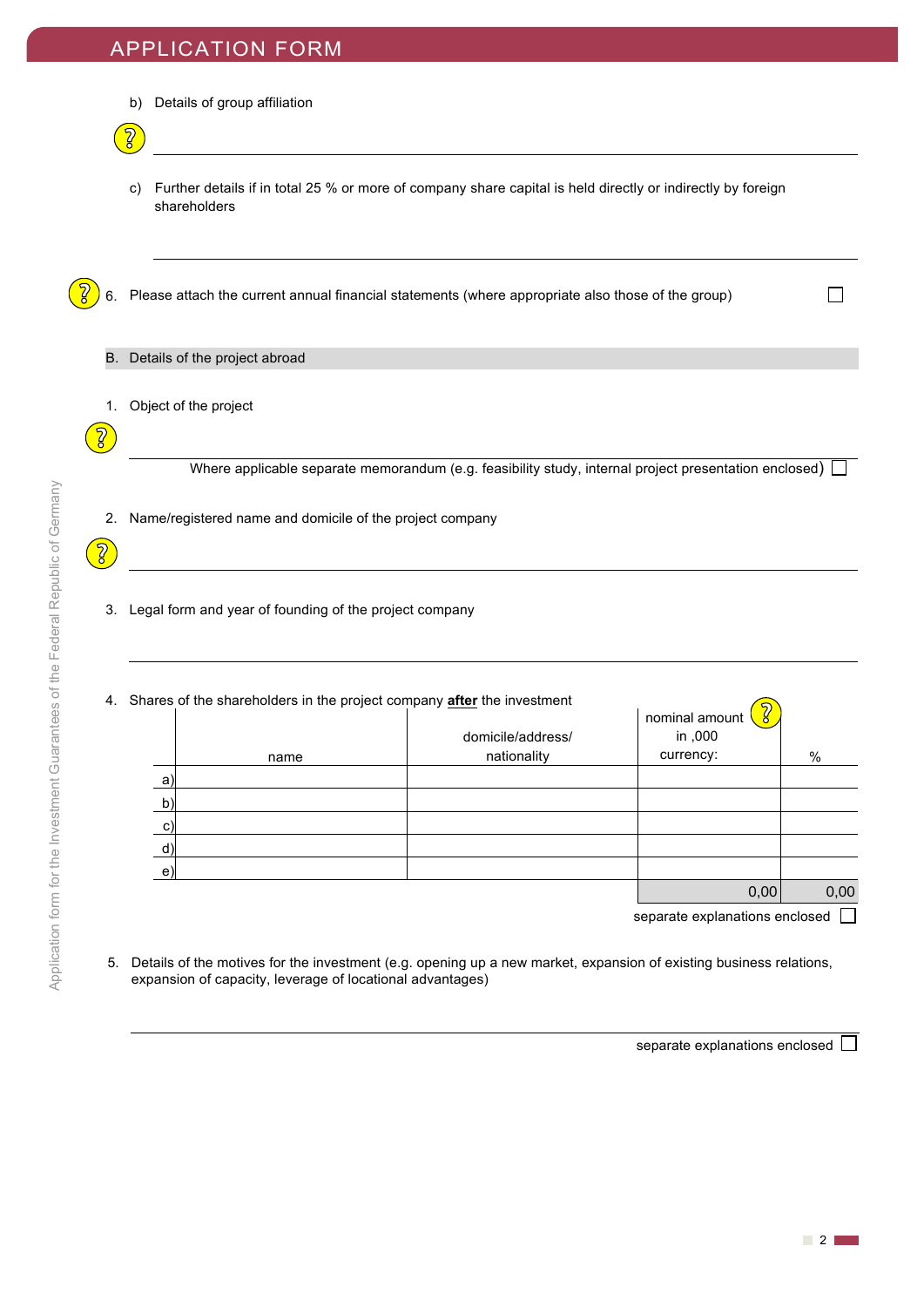î **Ellectual** Description of project and project site:

Please give a comprehensive description of the project location:

- exact address and coordinates
- industrial zone / commercial zone / greenfield/brownfield development / residential area / agricultural area
- new project / expansion / modernization
- size and land requirements
- earlier and current use of the site and details of ownership

Will there be facilities and installations (port facilities, quarries, plantations, infrastructure etc.) which are not constructed or operated by the project company, but without which the project cannot be installed or expanded and on which the feasibility of the overall project depends? Please give details of who such installations are/were constructed by and who owns and operates them.

Please describe the surrounding area of the location and if possible enclose a detailed map or site plan:

- utilization of the surrounding areas
- distance to the nearest residential buildings

| b) | Significant social and environmental impacts of the project                                                           |              |                  |
|----|-----------------------------------------------------------------------------------------------------------------------|--------------|------------------|
|    | Does the project involve physical or economic resettlements?<br>ves I                                                 | no II        | not known $\Box$ |
|    | Are there indigenous peoples or minorities who will be affected by the project?<br>yes ⊡                              | no $\square$ | not known $\Box$ |
|    | Are objects of cultural heritage affected by the project?<br>/es l                                                    | $no$         | not known $\Box$ |
|    | Is the project located near a sensitive area?<br>ves l⊤                                                               | $no \Box$    | not known $\Box$ |
|    | Are any objections/concerns/critical coverage of the project known to you from any of the following groups:<br>- NGOs |              |                  |

- the public
- the press
- other interest groups

If yes, which ones?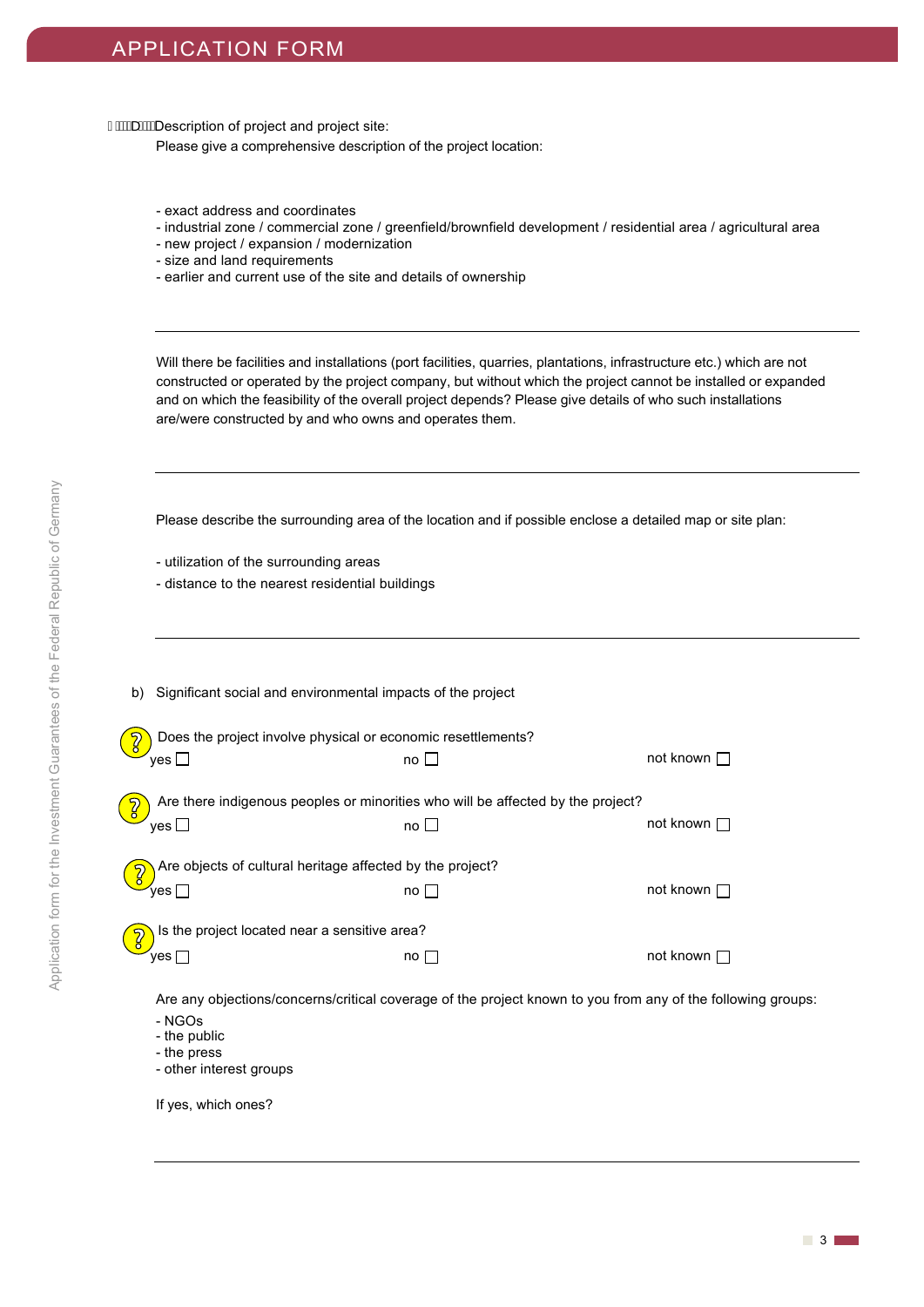- 7. Details of the impacts of the project
	- a) in the host country (e.g. number of jobs created, impact on foreign exchange situation, know-how transfer, environmental, societal and human rights aspects)
	- b) in Germany (e.g. on jobs, sales opportunities for the investor's own products or for the purchase of capital goods and subcontracted supplies)
		- separate explanations enclosed  $\Box$
- 8. Details of the planned economic development of the project, at least in the next three to five years (planned turnover and earnings, number of jobs, planned exports)

separate presentation enclosed for investments in existing company annual financial statements enclosed  $\Box$ 

 $\overline{8}$ 9. Economic basis for the investments

(The table below is an example, comparable lists of your own can be enclosed with the application.)

|             |                           | amount in ,000 EUR |
|-------------|---------------------------|--------------------|
| Investments | - intangible assets       |                    |
|             | - land and buildings      |                    |
|             | - machinery and equipment |                    |
|             | - other fixed assets      |                    |
|             | - working capital         |                    |
|             | - start-up losses         |                    |
|             |                           |                    |
|             |                           |                    |
|             |                           | 0,00               |
|             |                           |                    |
|             | - share capital           |                    |
|             | - shareholder loans       |                    |
| Financing   | - other loans             |                    |
|             | - local borrowings        |                    |
|             | - funds generated         |                    |
|             |                           |                    |
|             |                           |                    |
|             |                           | 0,00               |

# 10. Main legal basis (if necessary also in draft form) in connection with the project

| other contracts (please specify): |  |
|-----------------------------------|--|

- -

П П  $\Box$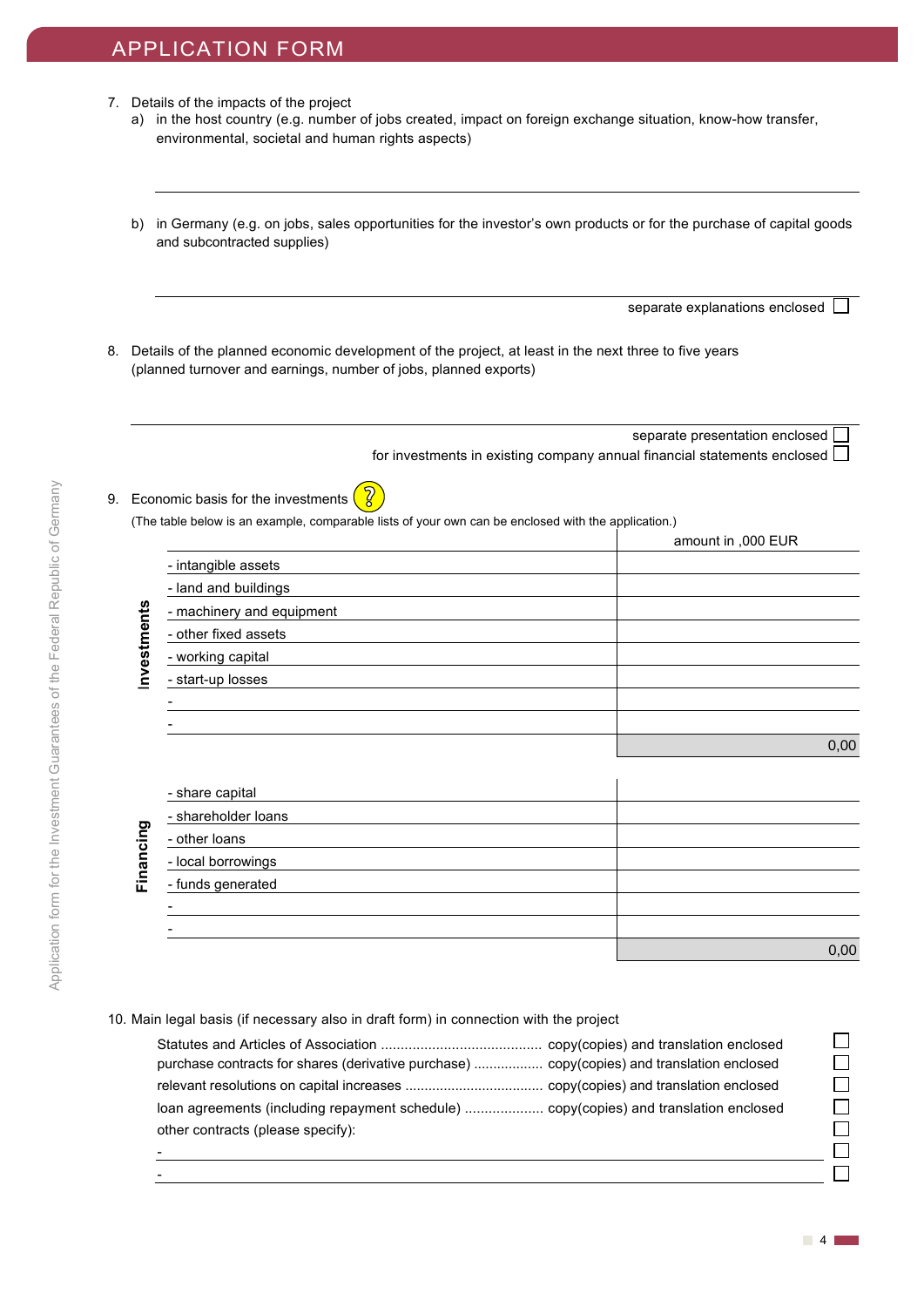| 11. Involvement by the public authorities of the host country in the project<br>supporting measures<br>have the state authorities undertaken to support the project<br>by making specific declarations?                                                                                                                                                      | separate explanations enclosed<br>separate explanations enclosed |  |  |
|--------------------------------------------------------------------------------------------------------------------------------------------------------------------------------------------------------------------------------------------------------------------------------------------------------------------------------------------------------------|------------------------------------------------------------------|--|--|
| 12. Have other supporting measures for the project been applied for? (Please tick as appropriate)                                                                                                                                                                                                                                                            |                                                                  |  |  |
| export Credit Guarantees of the Federal Republic of Germany ("Hermes cover")<br>funding programmes from the KfW Banking Group<br>programmes from the International Finance Corporation (IFC)<br>programmes from the European Bank for Reconstruction and Development (EBRD)<br>programmes from the German Investment and Development Company (DEG)<br>other: |                                                                  |  |  |
| C. Details of the investment                                                                                                                                                                                                                                                                                                                                 |                                                                  |  |  |
| Type(s) of investment(s) to be covered (Please tick as appropriate)<br>1.                                                                                                                                                                                                                                                                                    |                                                                  |  |  |
| equity participation<br>investment-like loanÁ<br>endowment capital for a legally dependent branch office or plant location<br>other rights qualifying as assets (please enclose explanation)                                                                                                                                                                 |                                                                  |  |  |
| 2. Amount of investment(s) to be covered<br>equity participation<br>a)<br>where appropriate premium or<br>par value/nominal value<br>further additional expenses<br>(currency:<br>(always give in EUR)                                                                                                                                                       | amount to be spent<br>(always give in EUR)                       |  |  |
| b)<br>loan<br>loan amount<br>$\overline{g}$<br>(currency:                                                                                                                                                                                                                                                                                                    | amount to be spent<br>(currency:                                 |  |  |
| endowment capital<br>C)                                                                                                                                                                                                                                                                                                                                      | amount to be spent<br>(always give in EUR)                       |  |  |
| other rights qualifying as assets<br>d)                                                                                                                                                                                                                                                                                                                      | amount to be spent                                               |  |  |

*(always give in EUR)*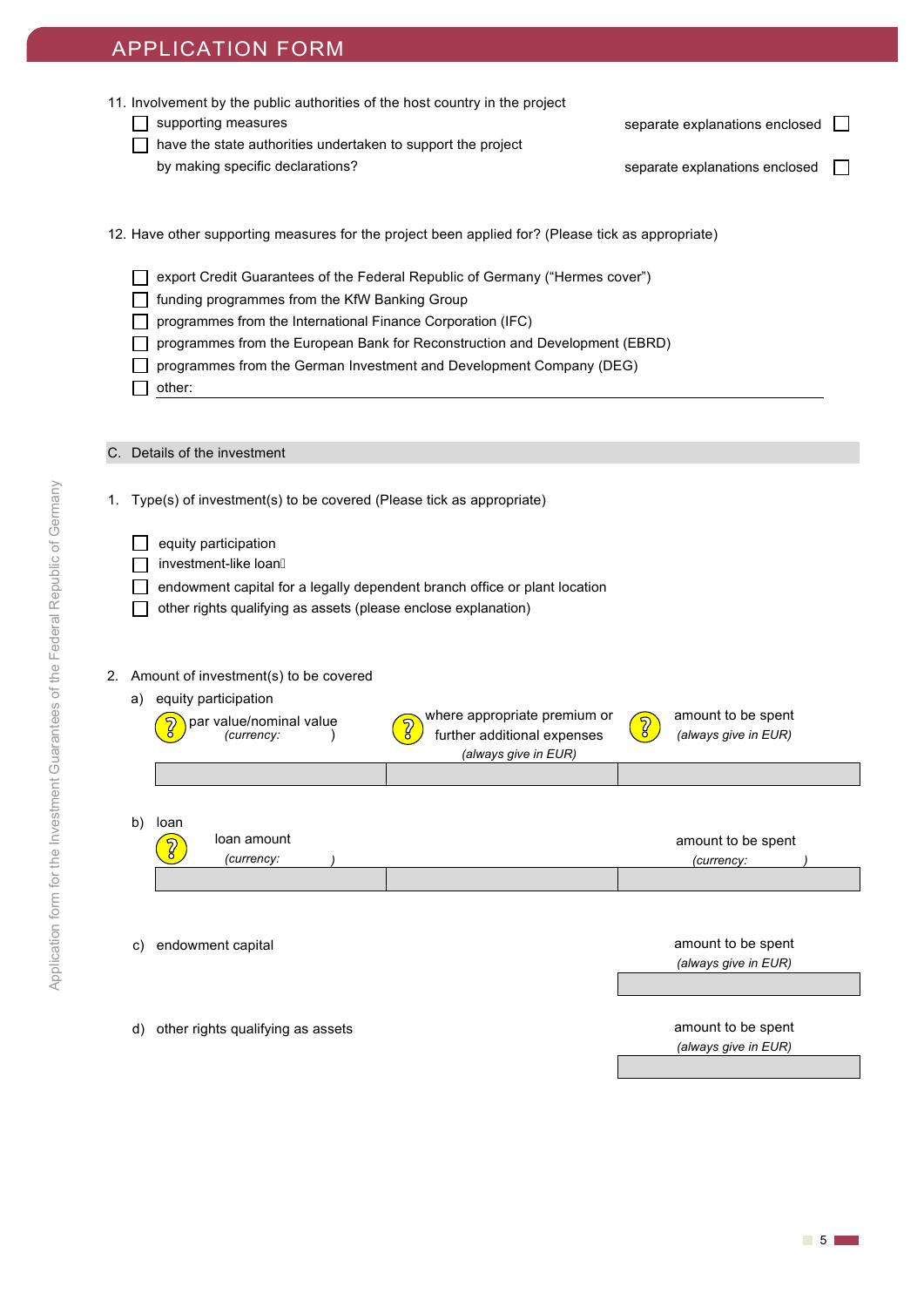3. Type, amount and date of contributions to the investment(s) (already made and planned)

|                    |                                         | equity participation/ |            |  |
|--------------------|-----------------------------------------|-----------------------|------------|--|
|                    |                                         | other form            | loan       |  |
| date               | type of contribution                    | amount                | amount     |  |
| $(dd.mm.$ yyyy $)$ | (cash or type of contributions in kind) | in EUR                | (currency: |  |
|                    |                                         |                       |            |  |
|                    |                                         |                       |            |  |
|                    |                                         |                       |            |  |
|                    |                                         |                       |            |  |
|                    |                                         |                       |            |  |
|                    |                                         |                       |            |  |
|                    |                                         |                       |            |  |
| Total(s)           |                                         | 0,00                  | 0,00       |  |

Pursuant to § 7 Par. 4 of the General Conditions, contributions prior to making the application are in principle not eligible for cover. In justified exceptional cases contributions made prior to making the application may, however, also be included in cover. In this case we would ask you to explain the reasons for missing the deadline and to give us information on whether any risk-increasing circumstances have occurred in the project company and in the host country between making the application and the first contribution.

| 4.                    | Amount and term of the guarantees applied for  | equity participation/<br>other form | loan                               |
|-----------------------|------------------------------------------------|-------------------------------------|------------------------------------|
|                       | a) amount of capital cover                     |                                     |                                    |
|                       | maximum rate of annual earnings cover          | $\frac{0}{0}$<br>up to              | $\frac{0}{0}$<br>up to             |
| $\overline{2}$<br>.C) | amount and start date of annual earnings cover | % from<br>year                      | % from<br>year                     |
|                       | amount of earnings cover overall               | $\%$<br>max. 100 % of a)            | $\frac{0}{0}$<br>max. 100 % of a)  |
| e)                    | term of guarantee(s) applied for               | years<br>standard term 15 years     | years<br>normally term of the loan |
|                       |                                                |                                     |                                    |

- 5. Details of refinancing of the investment(s) to be covered (please tick as appropriate)
	- $\Box$ from own funds borrowed funds  $\Box$ name and registered office of the credit institution: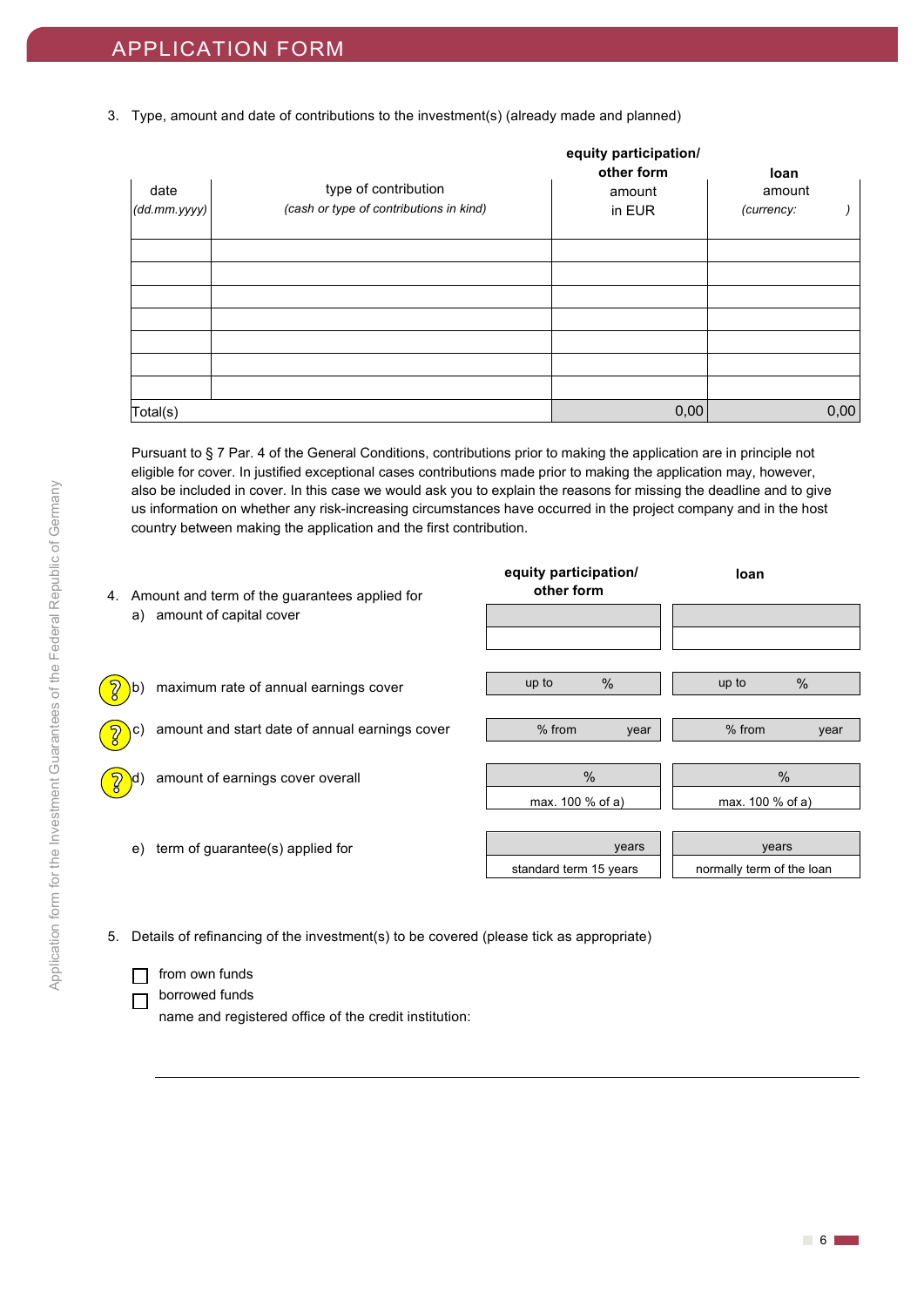

6. Additional cover applied for

- $\Box$  breach of contract cover pursuant to § 4 Par. 1. lit. b) of the General Conditions
- cover for isolated acts of terrorism
- lifting of exchange rate limitations (only for loans)
- earnings cover under special conditions for BOT models
- consent from the Federal Government for assignment as security of the benefit of the Federal guarantee according to § 22 of the General Conditions
- consent from the Federal Government to pledge the ownership interest in the investment to be covered as security according to § 23 of the General Conditions

# D. Special declarations

- 1. We hereby declare that all the information given in this application form and the enclosures to it are correct and complete to the best of our knowledge and belief. If any changes should occur during the period up to a decision being made on this application which could be material to the assessment of the application, we will promptly inform you accordingly.
- 2. We are aware that giving any incomplete or incorrect information or failure to correct the information given here may lead to the refusal to assume cover, to the withdrawal from or cancellation of cover by the Federal Government as well as release of the Federal Government from its liability to pay indemnification.
- 3. We hereby declare that we have read the General Conditions for the Assumption of Guarantees for Direct Investments Abroad in the version of July 2017 and have taken note of its contents, in particular as regards § 15 Par. 3 of the General Conditions.
- 4. I/we hereby authorize



# (Mr/Ms/company)

to submit all necessary documentation for **obtaining, managing and terminating the investment guarantees** as well as to give legally binding declarations concerning any of these and to accept any declarations from the Federal Government in my/our name and on my/our behalf.

- 5. We hereby undertake to pay the handling fee without delay after being requested to do so and have taken note that the handling fee may not be set off against the guarantee premium.
- 6. We have taken note of the explanatory notes on pp. 8 to 10 of this application for the Assumption of Federal Guarantees for Direct Investments Abroad.

(place) (date)

(company, signature)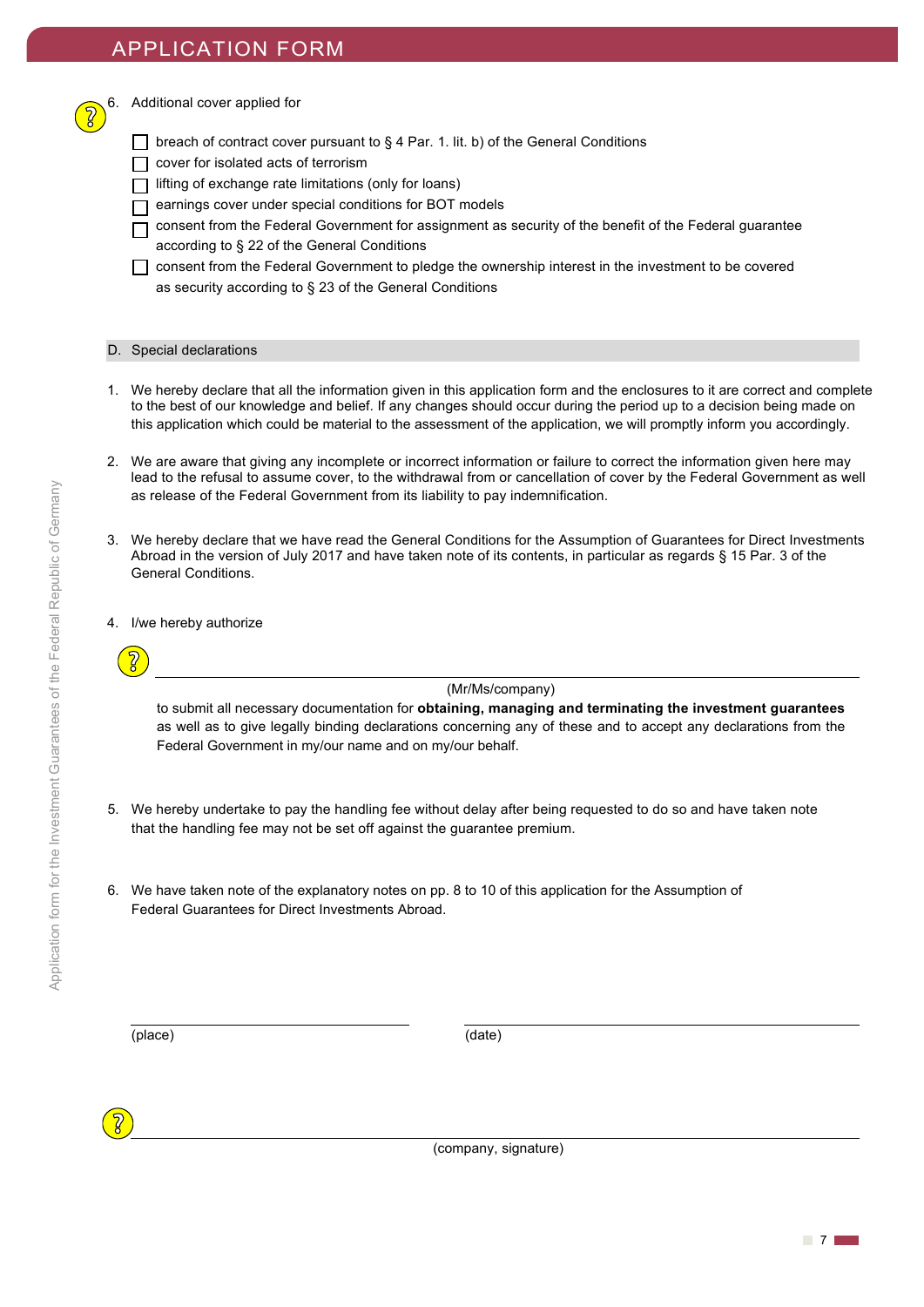#### Notes to the Application for the Assumption of Federal Guarantees for Direct Investments Abroad

#### **1. Observation of legal regulations**

The Federal Government does not assume guarantees for investments in connection with which project contracts, public commitments, authorisations, registrations or other advantages were obtained by a criminal offence, in particular bribery. If and when such circumstances come to their attention after assuming the guarantee, they have the right to withdraw from the guarantee or to terminate it and are released from their obligation to pay indemnification.

Among other acts, active and passive corruption of public officials (§§ 334, 332 German Penal Code (StGB)) constitute a criminal offence. Criminal liability also extends to corresponding acts by or towards public servants of a foreign country or an international organisation or a person who has been tasked with performing public duties for the foreign country or international organisation. Such persons are to this extent deemed to be equivalent to a German public official (§ 335a Par. 1 StGB). Pursuant to § 299 StGB, active and passive corruption in business transactions are also deemed to be a criminal offence (§ 299 Pars. 1, 2 StGB).

#### **2. Data privacy notice**

#### **2.1 Data controller**

PricewaterhouseCoopers GmbH Wirtschaftsprüfungsgesellschaft Friedrich-Ebert-Anlage 35-37 60327 Frankfurt am Main Email: webkontakt\_anfragen@de.pwc.com Telephone central number: +49 69 9585-0 Fax: +49 69 9585-1000

#### **Data protection officer**

PricewaterhouseCoopers GmbH WPG Dr. Tobias Gräber, Data Protection Officer Friedrich-Ebert-Anlage 35-37 60327 Frankfurt am Main Email contact: DE\_Datenschutz@pwc.com Telephone:  $+49699585-0$ 

# **2.2 Data processing and origin of data**

PwC processes your personal data for the purpose of fulfilling the tasks necessary for carrying out the application process for the assumption of guarantees for direct investments abroad as well as, when a guarantee has been assumed, for the purpose of managing it. For this, all the information contained in the application form is processed as well as all further information communicated during the application process to the parties involved in the process. The data processed includes details of enquirers, applicants, policyholders or further persons involved in the application process and/or their relevant contact persons. The personal data processed includes in particular the first and last name, contact details such as address, company position, email address and telephone number of those involved in the application process. In addition, in the case of natural persons the economic data provided by the applicant together with the application or other persons involved in the application process is processed. This includes in particular details of the economic circumstances, income and asset situation, bank data as well as professional circumstances of the applicant or other persons involved in the application process.

# **2.3 Purpose and legal basis of data processing**

The legal basis for the processing of the personal data described above is Article 6 Par 1 (e) in conjunction with Article Art. 6 Par. 3 GDPR; such processing is necessary in order to perform a task which is in the public interest. The assumption of guarantees for direct investments abroad is a measure intended to promote economic activity using public funds. The funds for this are made available in the Federal budget and the assumption of a guarantee is made on the basis of the regulatory arrangements for this purpose laid out in the Guidelines for the Assumption of Guarantees for Direct Investments Abroad. PwC has been mandated to manage the scheme pursuant to § X. of the Guidelines for the Assumption of Guarantees for Direct Investments Abroad. Under this mandate, PwC is empowered to receive and to give declarations on behalf of the Federal Government in the application process.

Neither automated decisions nor profiling are involved.

In addition, PwC processes the personal data involved in order to fulfil its legal obligation to properly keep correct records and documentation as well as to retain such records for the periods stipulated by, among others, the provisions of tax, accounting or commercial and company law for corporations. This processing is done on the basis of Art. 6 Par. 1 lit. c) GDPR. PwC meets the legal requirements under, among others, professional, tax and commercial and company law with its record-keeping, documentation and archiving practice.

8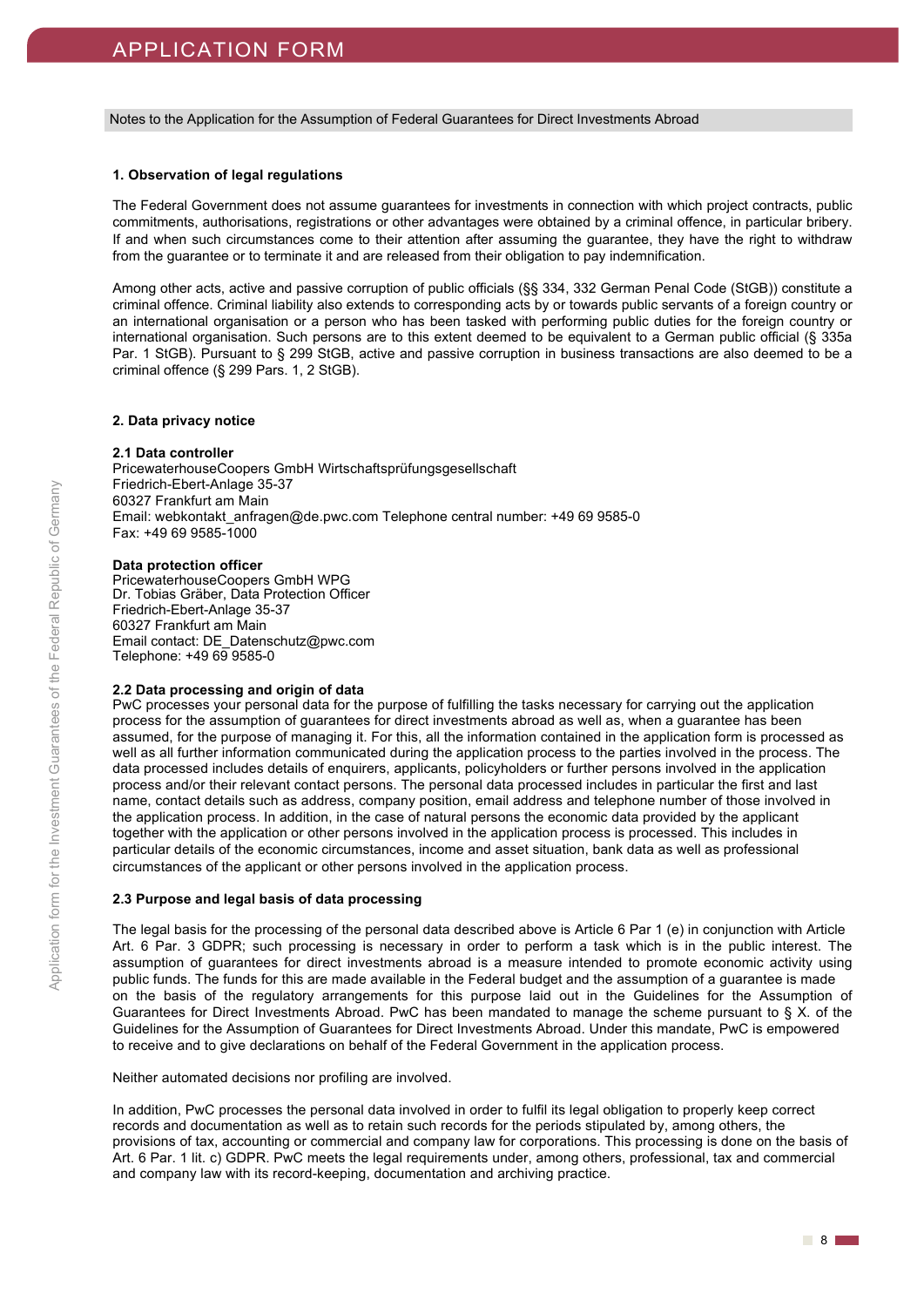## **2.4 Categories of recipients of personal data**

Within the framework of the application process and ongoing administration and support after a guarantee has been assumed, data will be transferred to third parties:

During the application process PwC communicates information, working results and documentation to those involved in the process, to the responsible ministries as well as to further stakeholders. Recipients can therefore in particular be the public authorities involved in the assumption of Federal guarantees (e.g. the Federal Ministry for Economic Affairs and Climate Action and the Federal Ministry of Finance) and the non-public actors involved by the Federal Government in the promotion of foreign trade. In addition to these, for instance parties involved within the framework of the guarantee relationship as well as, if an event of loss occurs, those involved in recourse or restructuring procedures or involved reinsurers may also be recipients of personal data.

In addition, PwC will also make personal data available to public authorities, courts of law or other similar bodies to the extent that PwC is required to disclose such personal data to public authorities, courts of law or other similar bodies by law or under a judicial or official order.

PwC makes use of further companies of the PwC network in the pursuance of its activities such as network-internal IT service providers who provide services for the operation, maintenance and updating of the IT systems and applications used by the companies of the PwC network. These are principally PwC IT Services Ltd. domiciled in the UK. In addition, PwC uses external service providers who make available general IT services or IT systems, which are used in the processing of every transaction conducted under the Federal Government mandate.

# **2.5 Period of storage**

PwC will store and process your personal data as long as it is necessary for the fulfilment of the purposes described in this data privacy notice. To the extent that your personal data are the object of legally prescribed retention periods or form part of records which are subject to legally prescribed retention periods, PwC will store such data for the legally prescribed retention periods.

## **2.6 Your rights as a data subject**

To the extent permitted by applicable data protection laws and regulations, you have the following rights vis-à-vis PwC:

**The right to information**: You can at any time request information from PwC on whether and what personal data is stored about you. This information will be provided to you by PwC free of charge. The right to information does not exist, or only exists to a limited extent, if and when information requiring secrecy would be disclosed by it, e.g. information covered by an obligation to professional confidentiality.

**The right to rectification**: If the personal data concerning you stored by PwC is incorrect or incomplete, you have the right at any time to request PwC to correct such data.

**The right to erasure**: You have the right to request PwC at any time to delete the personal data concerning you if and to the extent that such data is no longer needed for the purpose for which it was collected. The right to erasure does not exist to the extent that statutory obligations preclude deletion of the data concerned or its processing is necessary in order to assert, exercise or defend legal claims.

**The right to restriction of processing**: You have the right to request PwC to restrict the processing of personal data concerning you.

**The right of data portability**: Art. 20 GDPR grants you a right to data portability in as far as personal data has been provided on the basis of the consent of the person concerned or a contract concluded with them or it is processed by means of automated procedures. This right does not however exist to the extent that such data processing is carried out in order to perform a task which is in the public interest.

**The right to object**: If the processing of your personal data by PwC is carried out on the basis of Art. 6 Par.1 lit. f) GDPR you can object at any time to the processing by PwC.

You can assert all the rights described above towards PwC by addressing your specific request to the Data Protection Officer of PwC using the contact data given above.

#### **2.7 The right to file a complaint with the relevant data protection authority**

Pursuant to Art. 77 GDPR you have the right to file a complaint with the data protection authority if you are of the opinion that the processing of your personal data infringes the data protection regulations.

9